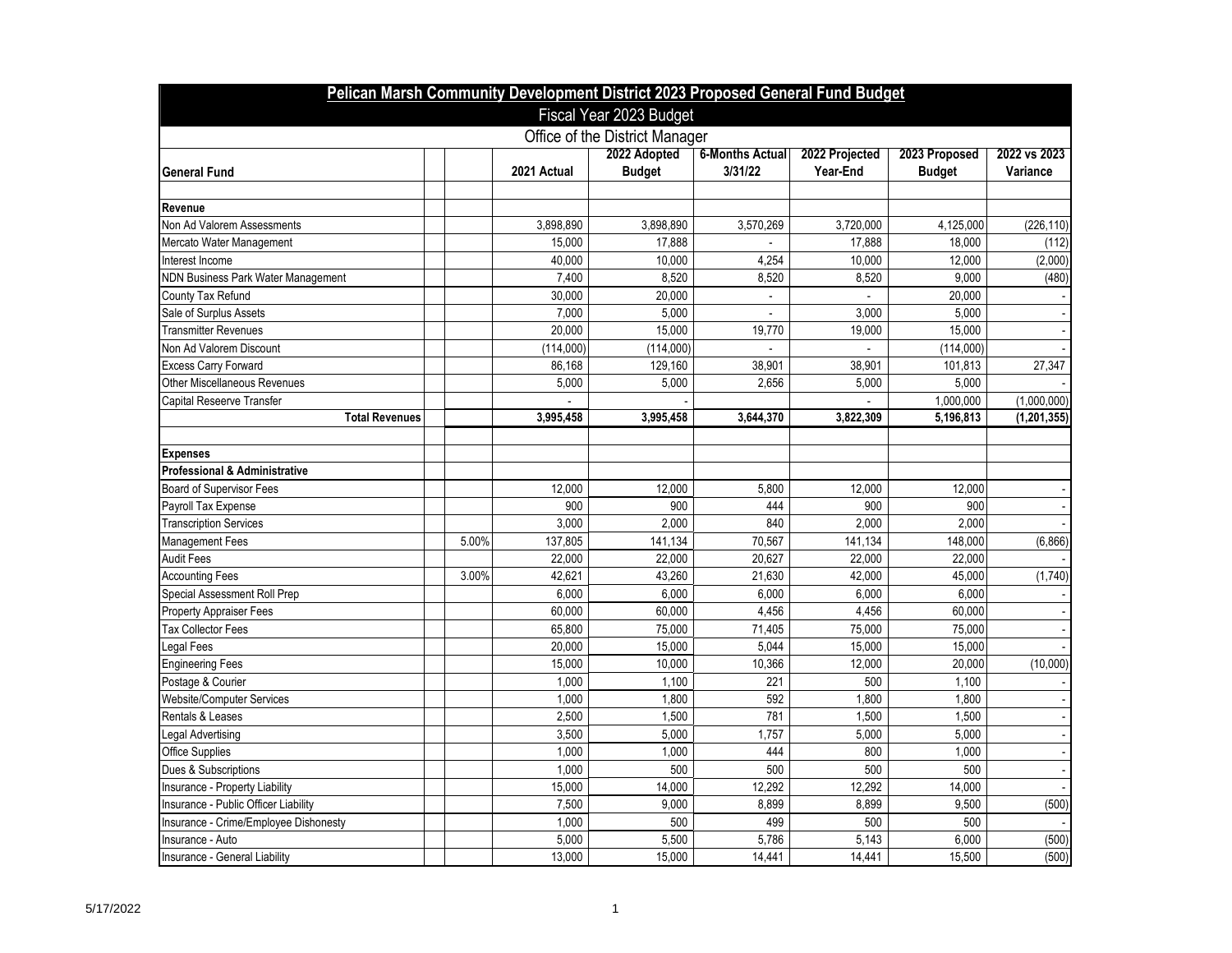| Office of the District Manager        |       |             |               |                        |                |                |              |
|---------------------------------------|-------|-------------|---------------|------------------------|----------------|----------------|--------------|
|                                       |       |             | 2022 Adopted  | <b>6-Months Actual</b> | 2022 Projected | 2023 Proposed  | 2022 vs 2023 |
| <b>General Fund</b>                   |       | 2021 Actual | <b>Budget</b> | 3/31/22                | Year-End       | <b>Budget</b>  | Variance     |
| <b>Holiday Bonus</b>                  |       | 400         | 3,500         | 4,000                  | 3,500          | 3,500          |              |
| <b>Bank Charges</b>                   |       |             | 2,500         |                        | 2,875          | 500            | 2,000        |
| Payroll Processing expense            |       | 4,300       | 4,300         | 2,672                  | 5,200          | 5,200          | (900)        |
| Miscellaneous Expense                 |       | 1,000       | 1,000         | 2,656                  | 2,656          | 1,000          |              |
| District Manager Supplemental Pay     |       | 2,500       |               |                        |                | $\overline{a}$ |              |
| <b>Total Expenditures</b>             |       | 445,026     | 453,494       | 272,720                | 398.096        | 472,500        | (19,006)     |
|                                       |       |             |               |                        |                |                |              |
| <b>Field Management Services</b>      |       |             |               |                        |                |                |              |
| Auto Allowance                        |       | 10,400      | 10,400        | 5,154                  | 10,400         | 10,400         |              |
| Payroll Tax Expense                   |       | 10,000      | 10,000        | 5,552                  | 11,000         | 11,000         | (1,000)      |
| Supplemental Pay Operations Manager   |       | 2,500       | 3,500         | 4,000                  | 4,000          |                | 3,500        |
| Pension                               |       | 7,400       | 7,400         | 4,334                  | 8,500          | 8,500          | (1, 100)     |
| Insurance - Health                    |       | 16,000      | 16,000        | 8,667                  | 17,200         | 18,000         | (2,000)      |
| Insurance - Life & Disability         |       | 400         | 400           | 207                    | 400            | 400            |              |
| Field Management Services             | 5.00% | 130,000     | 131,242       | 66,350                 | 133,790        | 140,480        | (9, 238)     |
| <b>Holiday Bonus</b>                  |       | 400         | 350           | 711                    | 711            | 700            | (350)        |
| Telephone                             |       | 4,200       | 3,000         | 1,770                  | 3,200          | 3,200          | (200)        |
| Utility - Operation Building          |       | 9,000       | 9,000         | 8,698                  | 9,000          | 10,000         | (1,000)      |
| Office Supplies                       |       |             |               | 357                    | 357            |                |              |
| <b>Contractual Services</b>           |       |             | 4,000         | 60                     | 1,000          | 2,000          | 2,000        |
| <b>Total Expenditures</b>             |       | 190,300     | 195,292       | 105,859                | 199,558        | 204,680        | (11, 388)    |
|                                       |       |             |               |                        |                |                |              |
| Landscaping                           |       |             |               |                        |                |                |              |
| <b>Supervisor Wages</b>               | 5.00% | 67,073      | 69,010        | 34.406                 | 71,175         | 74,734         | (5, 724)     |
| Personnel Wages                       | 5.00% | 630,000     | 648,900       | 318,105                | 661,500        | 694,525        | (45, 625)    |
| Overtime Wages                        |       | 5,000       | 5,000         | 4,387                  | 5,000          | 5,000          |              |
| Payroll Tax Expense                   |       | 52,000      | 50,000        | 28,347                 | 50,000         | 50,000         |              |
| Supplemental Pay Landscape Supervisor |       | 1,500       | 1,500         | 2,000                  | 2,000          |                | 1,500        |
| Pension                               |       | 38,000      | 35,000        | 19,133                 | 38,000         | 38,000         | (3,000)      |
| Insurance - Health                    |       | 59,000      | 66,000        | 41,867                 | 82,000         | 85,000         | (19,000)     |
| Insurance - Workers Comp              |       | 32,500      | 32,500        | 15,965                 | 31,000         | 32,000         | 500          |
| Insurance - Life & Disability         |       | 1,340       | 1,500         | 819                    | 1,600          | 1,600          | (100)        |
| <b>Holiday Bonus</b>                  |       | 5,800       | 5,800         | 11,656                 | 11,656         | 11,800         | (6,000)      |
| Utility - Irrigation Water            |       | 105,000     | 110,000       | 63,940                 | 110,000        | 120,000        | (10,000)     |
| Horticultural Dumpster                |       | 30,000      | 42,000        | 17,621                 | 34,000         | 42,000         |              |
| Rentals & Leases                      |       | 5,000       | 5,000         | 2,108                  | 5,000          | 5,000          |              |
| Repairs & Maint - Fuel                |       | 26,000      | 26,000        | 19,456                 | 30,000         | 35,000         | (9,000)      |
| Repairs & Maint - Parts               |       | 21,250      | 21,250        | 12,812                 | 21,000         | 24,000         | (2,750)      |
| Minor Operating Equipment             |       | 32,000      | 32,000        | 17,143                 | 32,000         | 34,000         | (2,000)      |
| Chemicals                             |       | 95,000      | 95,000        | 29,073                 | 60,000         | 90,000         | 5,000        |
| Flower Program                        |       | 38,000      | 38,000        | 17,542                 | 38,000         | 40,000         | (2,000)      |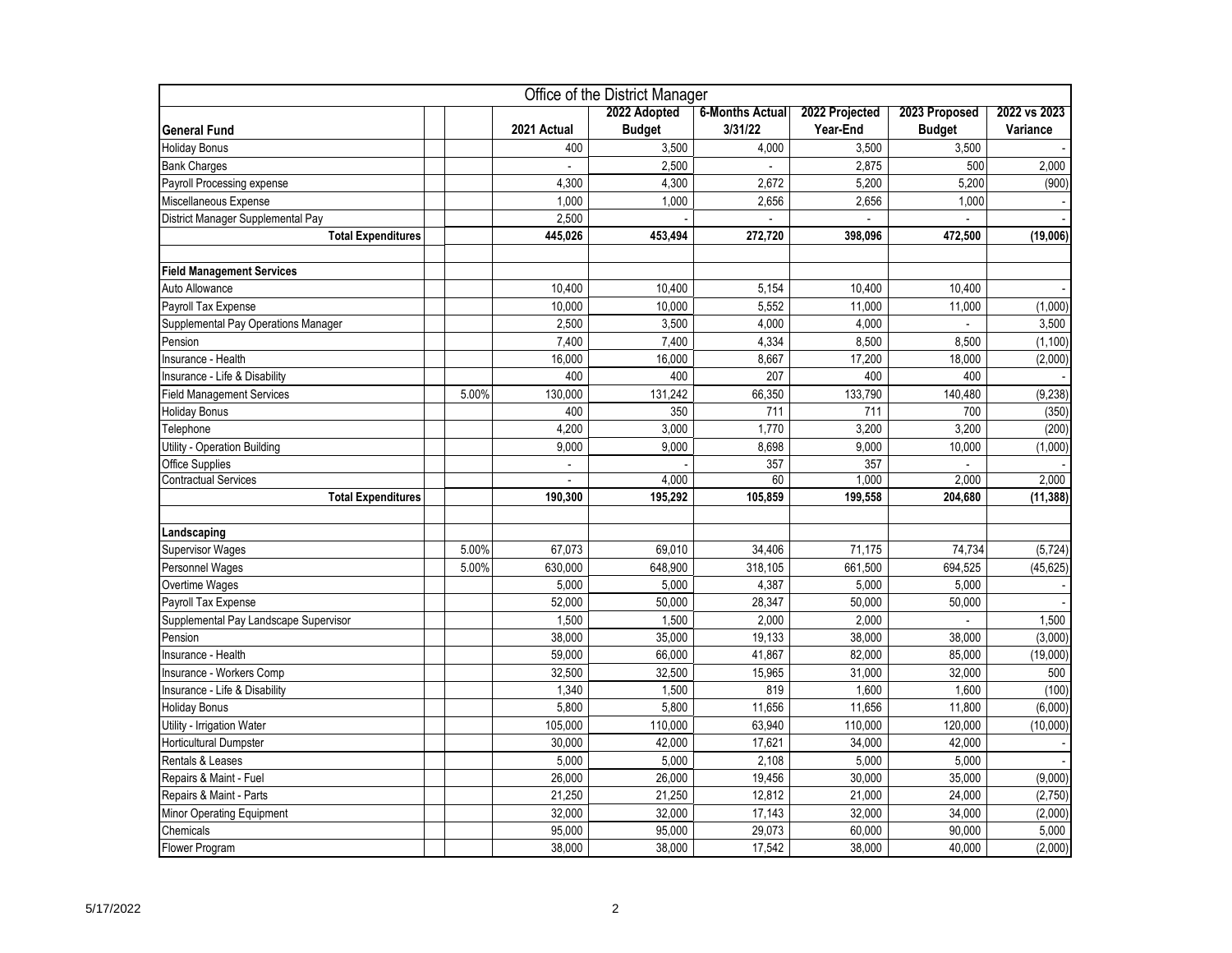|                                            |       |                          | Office of the District Manager |                        |                |                |              |
|--------------------------------------------|-------|--------------------------|--------------------------------|------------------------|----------------|----------------|--------------|
|                                            |       |                          | 2022 Adopted                   | <b>6-Months Actual</b> | 2022 Projected | 2023 Proposed  | 2022 vs 2023 |
| <b>General Fund</b>                        |       | 2021 Actual              | <b>Budget</b>                  | 3/31/22                | Year-End       | <b>Budget</b>  | Variance     |
| Mulch Program                              |       | 86,000                   | 90.000                         | 76.809                 | 85.000         | 90.000         |              |
| Plant Replacement Program                  |       | 25,000                   | 20,000                         | 19.300                 | 20,000         | 20,000         |              |
| <b>Irrigation Supplies</b>                 |       | 12,000                   | 12,000                         | 9,406                  | 12,000         | 13,000         | (1,000)      |
| <b>Total Expenditures</b>                  |       | 1,367,463                | 1,406,460                      | 761,895                | 1,400,931      | 1,505,659      | (99, 199)    |
| Fountain                                   |       |                          |                                |                        |                |                |              |
| Utility - Water                            |       | 7,400                    | 7,400                          | 5,134                  | 10,400         | 10,000         | (2,600)      |
| Maintenance                                |       | 20,000                   | 20,000                         | 11,669                 | 20,000         | 20,000         |              |
| Electric Services                          |       | 45,000                   | 45.000                         | 24,218                 | 45.000         | 45,000         |              |
| <b>Total Expenditures</b>                  |       | 72,400                   | 72,400                         | 41,020                 | 75,400         | 75,000         | (2,600)      |
|                                            |       |                          |                                |                        |                |                |              |
| <b>Water Management</b>                    |       |                          |                                |                        |                |                |              |
| Aerators - Repairs                         |       | 15,000                   | 15,000                         | 5,866                  | 15,000         | 15,000         |              |
| Electric - Aerators                        |       | 20,000                   | 20,000                         | 10,728                 | 20,000         | 20,000         |              |
| <b>Contractual Services - Preserves</b>    |       | 31,000                   | 31,000                         | 15,350                 | 31,000         | 32,000         | (1,000)      |
| Contractual Services - Lake Management     |       | 157,000                  | 127,000                        | 63,035                 | 127,000        | 136,000        | (9,000)      |
| <b>Total Expenditures</b>                  |       | 223,000                  | 193,000                        | 94,978                 | 193,000        | 203,000        | (10,000)     |
| Lighting                                   |       |                          |                                |                        |                |                |              |
| <b>Holiday Bonus</b>                       |       | 400                      | 400                            | 325                    | 325            | 700            | (300)        |
| Personnel Wages - Part time                | 5.00% | 18,750                   | 19,312                         | 16,450                 | 21,080         | 22,400         | (3,088)      |
| Payroll Tax Expense                        |       | 1,701                    | 1,700                          | 678                    | 1,701          | 1,700          |              |
| Insurance - Workers Comp                   |       | 100                      | 200                            | 100                    | 200            | 200            |              |
| Electric - Street Lights                   |       | 25,000                   | 25,000                         | 9,690                  | 25,000         | 25,000         |              |
| <b>Operating Supplies</b>                  |       | 1,000                    | 1,000                          | 545                    | 1,000          | 1,000          |              |
| <b>Holiday Lighting</b>                    | 5%    | 30,000                   | 30,000                         | 15,185                 | 30,000         | 33,200         | (3,200)      |
| Repairs & Maint - General                  |       | 15,000                   | 15,000                         | 5,727                  | 15,000         | 15,000         |              |
| <b>Contractual Services</b>                |       | 1,000                    | 1,000                          | 1,425                  | 1,500          | 1,000          |              |
| Pension                                    |       |                          |                                |                        |                |                |              |
| Insurance - Health                         |       | $\overline{\phantom{a}}$ |                                | $\blacksquare$         | $\mathbb{L}^+$ | $\blacksquare$ |              |
| Insurance - Life & Disability              |       | $\overline{\phantom{a}}$ |                                |                        |                |                |              |
| <b>Total Expenditures</b>                  |       | 92.951                   | 93,612                         | 50,125                 | 95,806         | 100,200        | (6, 288)     |
| <b>Access Control</b>                      |       |                          |                                |                        |                |                |              |
| Supervisor                                 | 5.00% | 71,318                   | 73,457                         | 36,206                 | 74,880         | 78,624         | (5, 167)     |
| Personnel Wages - Full time                | 5.00% | 488,000                  | 502,640                        | 216,000                | 432,000        | 455,000        | 47,640       |
| Overtime Wages                             |       | 33,000                   | 33,000                         | 20,712                 | 30,000         | 33,000         |              |
| Access Control Supervisor Supplemental Pay |       | 1,500                    | 1,500                          | 2,000                  | 1,500          | $\overline{a}$ | 1,500        |
| Payroll Tax Expense                        |       | 44,000                   | 44,000                         | 21,581                 | 42,000         | 44,000         |              |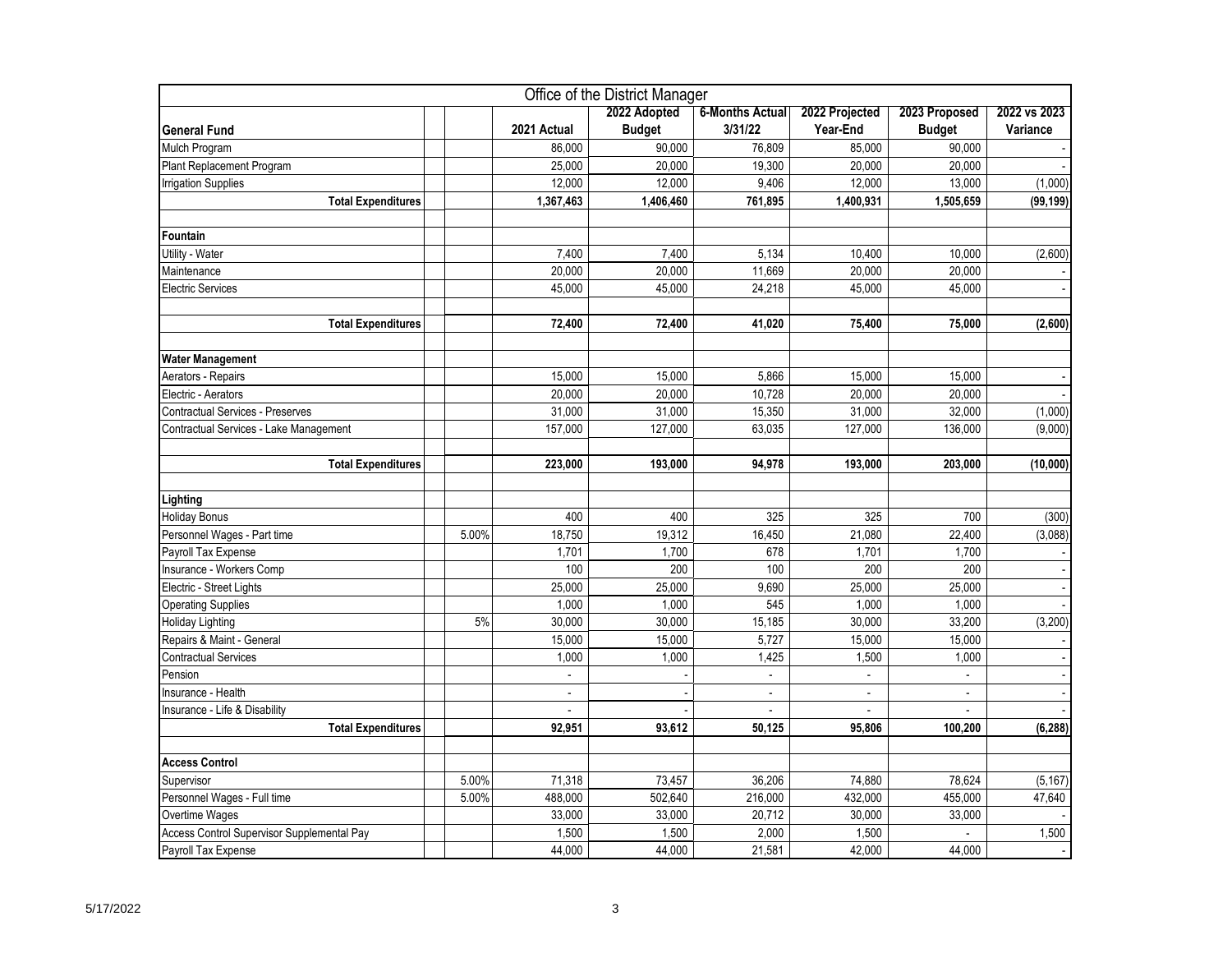| Office of the District Manager                         |             |                |                          |                |               |                |  |  |
|--------------------------------------------------------|-------------|----------------|--------------------------|----------------|---------------|----------------|--|--|
|                                                        |             | 2022 Adopted   | <b>6-Months Actual</b>   | 2022 Projected | 2023 Proposed | 2022 vs 2023   |  |  |
| <b>General Fund</b>                                    | 2021 Actual | <b>Budget</b>  | 3/31/22                  | Year-End       | <b>Budget</b> | Variance       |  |  |
| Pension                                                | 33,000      | 33,000         | 14,734                   | 33,000         | 33,000        |                |  |  |
| Insurance - Health                                     | 76,000      | 80,000         | 47,848                   | 90,000         | 94,500        | (14, 500)      |  |  |
| Insurance - Workers Comp                               | 19,000      | 18,000         | 8,780                    | 17,000         | 18,000        |                |  |  |
| Insurance - Life & Disability                          | 2,300       | 2,300          | 1,264                    | 2,300          | 2,300         |                |  |  |
| Supervisor Holiday Bonus                               | 400         | 400            | $\overline{\phantom{a}}$ | 400            | 700           | (300)          |  |  |
| <b>Holiday Bonus</b>                                   | 5,000       | 5,000          | 7,534                    | 7,534          | 7,500         | (2,500)        |  |  |
| Transmitters                                           | 10,000      | 14,000         | 13,015                   | 16,000         | 14,000        |                |  |  |
| <b>Utility Services</b>                                | 27,000      | 27,000         | 15,033                   | 27,000         | 30,000        | (3,000)        |  |  |
| <b>Operating Supplies</b>                              | 13,000      | 13,000         | 4,439                    | 10,000         | 10,000        | 3,000          |  |  |
| Repairs & Maint - Fuel                                 | 9,000       | 9,000          | 4,431                    | 9,000          | 10,000        | (1,000)        |  |  |
| Repairs & Maint - Rover Vehicle                        | 2,000       | 2,000          | 5,371                    | 6,000          | 3,000         | (1,000)        |  |  |
| Repairs & Maint - Maintenance Building & Gates         | 15,000      | 5,000          | 2,388                    | 5.000          | 5,000         |                |  |  |
| Uniforms                                               | 4,000       | 4,000          | $\overline{a}$           | 4,000          | 5,000         | (1,000)        |  |  |
| Contractual Services - Law Enforcement                 |             |                |                          |                |               |                |  |  |
| <b>Total Expenditures</b>                              | 853,518     | 867,297        | 421,335                  | 807,614        | 843,624       | 23,673         |  |  |
| Roadway                                                |             |                |                          |                |               |                |  |  |
| <b>Contractual Services</b>                            | 28,000      | 28,000         | 16,479                   | 25,000         | 35,000        | (7,000)        |  |  |
|                                                        | 4.000       | 4.000          | 3.178                    | 3.000          | 4.000         |                |  |  |
| Signage                                                |             |                |                          |                |               |                |  |  |
| <b>Total Expenditures</b>                              | 32,000      | 32,000         | 19,657                   | 28,000         | 39,000        | (7,000)        |  |  |
|                                                        |             |                |                          |                |               |                |  |  |
| <b>Operating Contingency</b>                           | 46,297      | 84,253         | 43,484                   | 43,484         | 100,000       |                |  |  |
|                                                        |             |                |                          |                |               |                |  |  |
| <b>Subtotal of Operating Expenses</b>                  | 3,322,955   | 3,397,808      | 1,811,072                | 3,241,889      | 3,543,663     | (74, 853)      |  |  |
|                                                        |             |                |                          |                |               |                |  |  |
|                                                        |             |                |                          |                |               |                |  |  |
| <b>Capital Outlay</b>                                  |             |                |                          |                |               |                |  |  |
| Building/Renovation/Replacement                        |             | 0              | $\blacksquare$           |                | 1,000,000     |                |  |  |
| Equipment - Increase for triplex mower / fert spreader | 9,500       | 36,000         | 48,444                   | 24,772         | 36,000        |                |  |  |
| Vehicles                                               | 27,500      | 24,500         | 26.854                   | 34,517         | 50,000        |                |  |  |
| Capital Reserve Contribution                           | 353,800     | $\mathbf{0}$   |                          | 14,668         | 353,800       |                |  |  |
| Tiburon Lake Fountain                                  |             | 20,000         |                          | 20,000         | $\mathbf{0}$  |                |  |  |
| Lake Restoration                                       | 150,000     | 163,350        | 607                      | 4,858          | 163,350       |                |  |  |
| Trek Bridge                                            |             |                |                          | 163,525        |               | $\mathbf 0$    |  |  |
| Fence                                                  |             |                |                          |                |               | $\overline{0}$ |  |  |
| Paving                                                 | 50,000      |                | 50,787                   | $\blacksquare$ | 50,000        |                |  |  |
| Gate Renovations                                       |             |                |                          |                |               |                |  |  |
| andscape Renovations                                   | 128,000     | $\overline{0}$ | 154,693                  |                | 0             |                |  |  |
| <b>Total Expenditures</b>                              | 718,800     | 243,850        | 281,385                  | 262,340        | 1,653,150     |                |  |  |
|                                                        |             |                |                          |                |               |                |  |  |